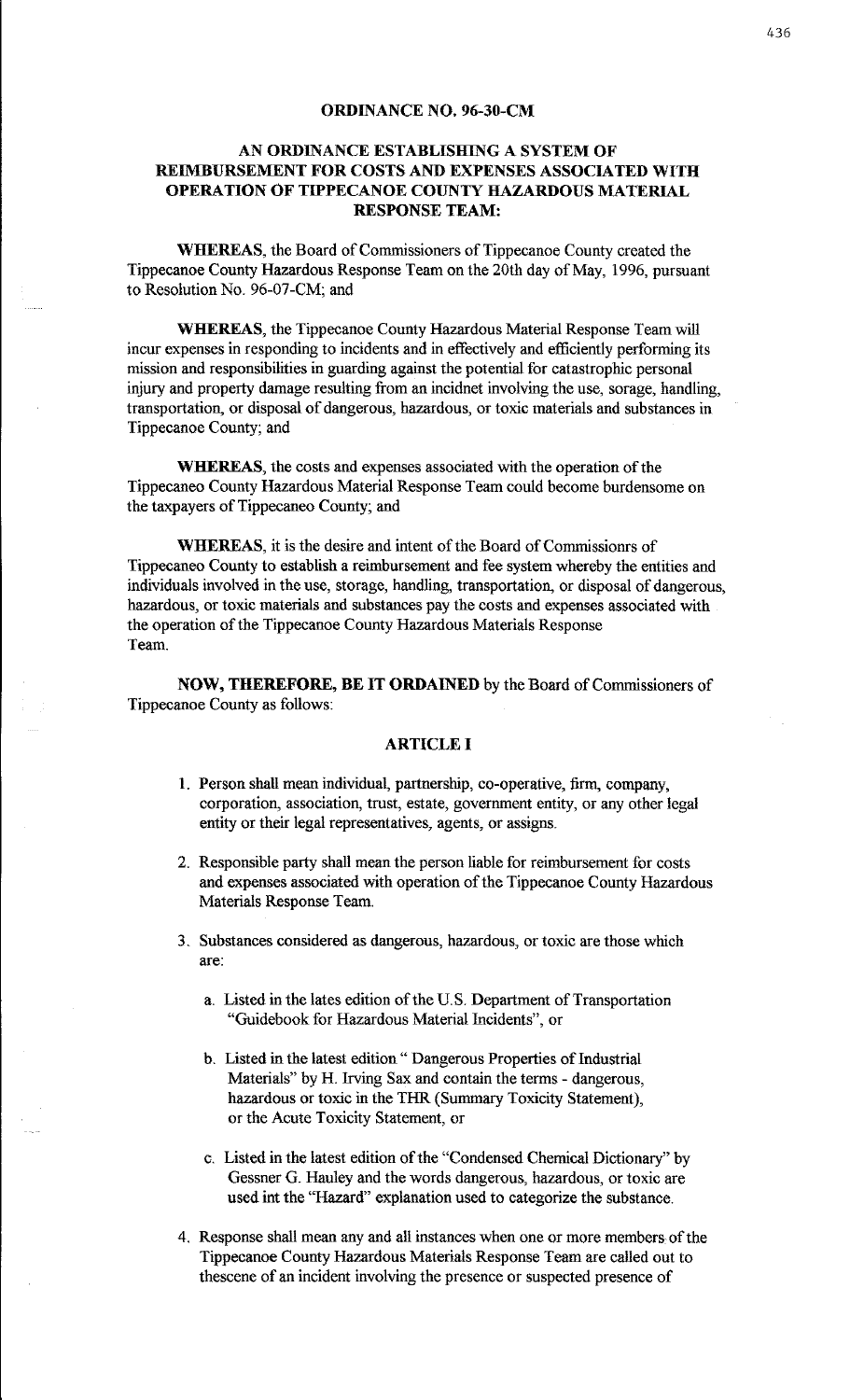## dangerous, hazardous, or toxic substances.

### **ARTICLE II**

Any person that uses, stores, handles, transports, or disposes of any dangerous, hazardous, or toxic substances or materials or any substances or materials reasonably believed to be dangeous, hazardous, or toxic in such a fashion or manner so as to necessitate a response by the Tippecanoe County Hazardous Materials Response Team shall be liable to the County of Tippecanoe for reimbursement of the costs and expenses made necessary by such response of the Tippecanoe County Hazardous Materials Response Team pursuan to the provisions of this Ordinance.

The CoOrdinator of the Tippecanoe County Hazardous Materials Council shall prepare a billing pursuant tot his Ordinance and shall submit such billing to the party responsible for paying the costs and expenses identified in this Ordinance no later than thirty (30) days following any reimbursable responses of the Tippecanoe County Hazardous Materials Response Team.

The person responsible for reimbursing the County of Tippecanoe under the provisions of this Ordinance shall tender payment in satisfaction of the aforementioned billing no later than thirty (30) days followinwg receipt of the billing prepared and issued by the Coordinator of the Tippecanoe County Hazardous Materials Council.

Any person who fails to reimburse the County of Tippecanoe within the aforementioned thirty (30) days, shall be deemed to have violated this Ordinanace and shall be subject to a penalty equivalent to five percent ( 5%) of the total billed amount for every day that the responsible party fails to tender reimbursement to the County of Tippecanoe.

If a person objects to the aforementioned billing by the Coordinator of the Tippecanoe County Hazardous Materials Council, the responsibile party must file with the Tippecanoe County Board of Commissioners a written objection to the billed amount. Upon receipt of such written objection, the Tippecanoe County Board of Commissioners shall place the matter on the agenda of its next regularly scheduled meeting and shall allow the responsible party an opportunity to object to the billing. The Tippecanoe County Board of Commissioners shall then deliberate and issue a written opinion concerning the appropriatemess of the billed amount. If the responsible party objects to the decision of the Tippecanoe County Board of Commissioners, a petition requesting judicial review of the decision of the Tippecanoe County Board of Commissioners shall be filed with the Tippecanoe Circuit Court no later than thirty (30) days from the date of the decision of the Tippecanoe County Board of Commissioners. The Tippecanoe County Circuit Court Judge shall conduct a hearing on the petition as expeditiously as is consistent with the Court's calendar. The decision of the Tippecanoe Circuit Court Judge shall be final unless the responsible party or the Tippecanoe County Board of Commissioners appeal that decision pursuant to the appellate procedure for appeal of any civil matter.

#### **ARTICLE III**

Any time that the Tippecanoe County Hazardous Materials Response Team is called to the scene of an accident, the responsible party shall reimburse the County of Tippecanoe (at replacement cost) for any Hazardous Materials Response Team equipment or supplies which are damaged, lost, spent, destroued, rendered irreparable, or "used up" in responding to or managing the incident; provided that any reimbursement under this paragraph shall be limited to equipment and supplies which are listed on the :Equipment and Supply Inventory List" of the Tippecanoe County Hazardous Materials Response Team which shall be kept on file at the offices of the Coordinator of the Tippedanoe County Hazardous Materials Council and made available for public inspection during normal business hours of the Tippeanoe County Hazardous Materials Council.

In addition to the reimbursement obligations contained in Paragraph 1 of Article III, the responsible party shall be billed by the Coordinator of the Tippecanoe County